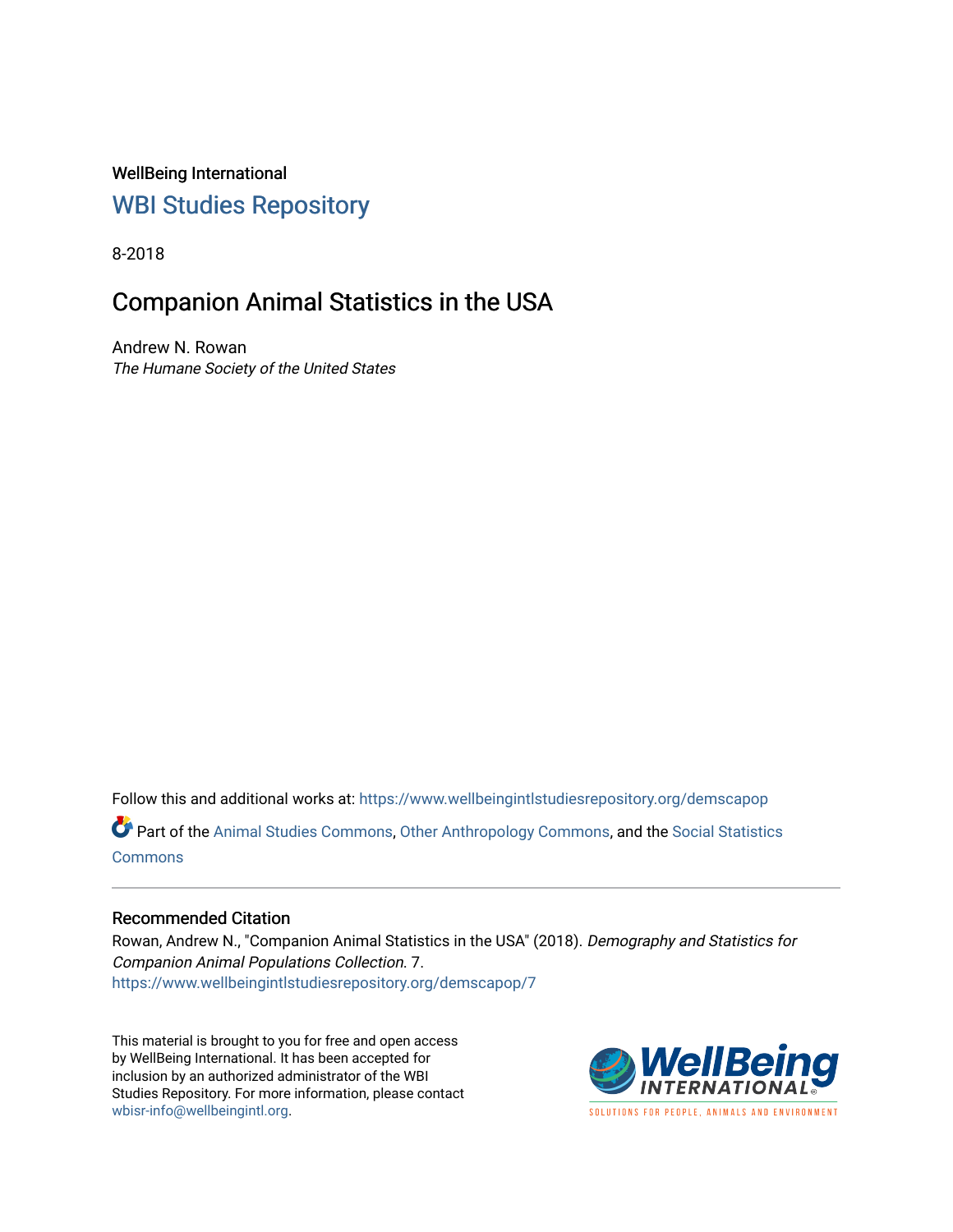## **COMPANION ANIMAL STATISTICS IN THE USA.**

# **Andrew N. Rowan August 2018**

#### **Introduction**

Early in 2008, a number of organizations and individuals interested in accurate statistics on pet population numbers and trends gathered in a hotel in Houston, TX to review the available data on estimated pet populations and shelter demographics. While the data and analysis below was produced and subsequently added to by just one of those individuals, the following document takes into account the input from those who attended. For example, it was generally accepted that the AVMA pet population estimates from their quinquennial surveys are likely to be more reliable than the biennial surveys used to produce the APPMA demographic reports. [In the following report, all references to the AVMA surveys are to the quinquennial surveys by the American Veterinary Medical Association starting in 1981. APPA data refers to the surveys by the American Pet Products Association produced every two years since 1988.]

#### **A. Number of Dogs and Cats in the USA**

#### Survey Methods

There are several ways in which estimates of the total number of dogs and cats in the USA have been developed. These include surveys using Household Panel samples (APPA has used the Ipsos panel but has shifted to internet surveying more recently while the AVMA has used panels drawn from the TNS Custom Research database). Surveys conducted by Random Digit Dial (RDD) technology (e.g. Mediamark Research conducted annual RDD pet population surveys from 1985-1996) were common in the twentieth century and, more recently, surveys have been conducted via the internet. All have problems and none are 100% accurate but they do provide an estimate of the number of dogs and cats in the country (or, more rarely, a state or a community).

#### Survey Results

The results from these surveys differ, sometimes by substantial amounts. In the twentieth century, the results from household panel surveys differed from RDD methods by approximately 20% (Patronek and Rowan, 1995). The APPA and AVMA survey results have been diverging steadily since the 1980s and the APPA estimates are now about 20-25% higher than the AVMA estimates. By contrast, an American Census Bureau survey of 25 metropolitan statistical areas reported much lower pet ownership (42.3% of households owning pets) than either the AVMA (56%) or the APPA (68%). These are substantial differences that lead to very different estimates of the total number of dogs and cats in the USA. The different surveys have different sources of bias but the data currently available is not sufficient to decide which method produces the most accurate estimate. It is recommended that estimates of national dog and cat population numbers be developed from trend lines generated from the AVMA surveys but people using these estimates should recognize that these estimates may not be accurate. In addition, there are significant variations in state-by-state numbers of dogs and cats so one should NOT apply the national estimates to generate local dog and cat population numbers unless no other method is available. .

#### **B. Population trends of owned dogs and cats in USA**

There are three good sets of "trend" data for pet "ownership" – those produced biannually by the APPA from 1988 to the present, those produced every five years by the AVMA (from 1986 to the present), and those produced by Mediamark Research from 1985-1996. (The reason these trend data are reliable is because the methods used were broadly the same each time the survey was done. Therefore, even though the APPA data might overestimate dog and cat populations, the method would likely have the same bias towards overestimation each time.)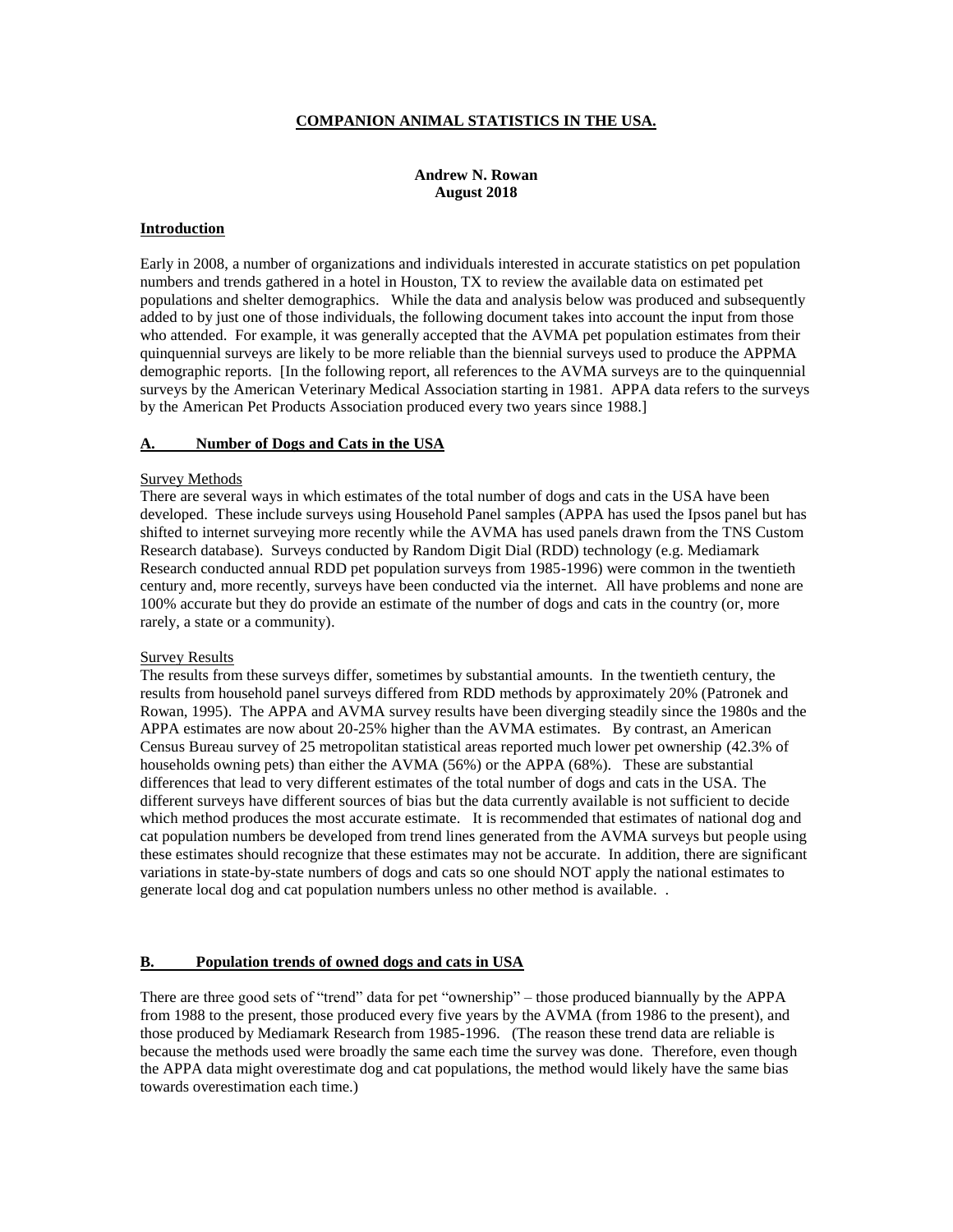| <b>APPA Data</b>  |      |      |      |      |      |      |      |      |      |      |       |       |       |       |       |
|-------------------|------|------|------|------|------|------|------|------|------|------|-------|-------|-------|-------|-------|
|                   | 1988 | 1990 | 1992 | 1994 | 1996 | 1998 | 2000 | 2002 | 2004 | 2006 | 2008  | 2010  | 2012  | 2014  | 2016  |
| %HH               | 56.0 | 57.0 | 58.0 | 56.0 | 59.0 | 61.0 | 62.0 | 62.0 | 63.0 | 63.0 | 62.0  | 62.4  | 68.1  | 64.7  | 67.9  |
| with pets         |      |      |      |      |      |      |      |      |      |      |       |       |       |       |       |
| %HH               | 37   | 38   | 38   | 36   | 37   | 39   | 39   | 39   | 39   | 39   | 45.6  | 46.3  | 46.7  | 44.0  | 48.0  |
| with dogs         |      |      |      |      |      |      |      |      |      |      |       |       |       |       |       |
| %HH               | 30   | 33   | 32   | 30   | 32   | 32   | 34   | 34   | 34   | 34   | 33.0  | 33.0  | 37.3  | 34.8  | 38.0  |
| with cats         |      |      |      |      |      |      |      |      |      |      |       |       |       |       |       |
| Total occ.        | 91   | 93   | 96   | 97   | 99   | 100  | 102  | 104  | 107  | 110  | 115.7 | 118.2 | 121.4 | 122.5 | 124.6 |
| HHs (mill)        |      |      |      |      |      |      |      |      |      |      |       |       |       |       |       |
| Ave               | 1.70 | 1.50 | 1.50 | 1.60 | 1.50 | 1.60 | 1.70 | 1.60 | 1.70 | 1.67 | 1.70  | 1,69  | 1.47  | 1.43  | 1.49  |
| Dogs/HH           |      |      |      |      |      |      |      |      |      |      |       |       |       |       |       |
| Ave Cats          | 1.90 | 2.00 | 2.10 | 2.10 | 2.10 | 2.40 | 2.10 | 2.20 | 2.40 | 2.30 | 2.45  | 2.22  | 2.11  | 2.00  | 2.00  |
| HH                |      |      |      |      |      |      |      |      |      |      |       |       |       |       |       |
| Total             | 57.8 | 52.7 | 53.1 | 54.2 | 54.6 | 62.6 | 68.0 | 65.0 | 73.9 | 74.8 | 77.5  | 78.2  | 83.3  | 77.8  | 89.7  |
| Dogs(mill)        |      |      |      |      |      |      |      |      |      |      |       |       |       |       |       |
| <b>Total Cats</b> | 52.6 | 60.8 | 62.6 | 59.4 | 66.1 | 77.0 | 72.9 | 77.7 | 90.5 | 88.3 | 93.6  | 86.6  | 95.6  | 85.8  | 94.2  |
| (mill)            |      |      |      |      |      |      |      |      |      |      |       |       |       |       |       |

AVMA Data

|                        | 1986 | 1991 | 1996 | 2001 | 2006 | 2011 |
|------------------------|------|------|------|------|------|------|
| % HH with pets anytime |      | 57.9 | 58.9 | 58.3 | 59.5 | 62.4 |
| % HH with dogs         | 38.2 | 36.5 | 31.6 | 36.1 | 37.2 | 36.5 |
| % HH with cats         | 30.5 | 30.9 | 27.3 | 31.6 | 32.4 | 30.4 |
| Total occupied         | 88   | 93   | 99   | 102  | 110  | 119  |
| HHs(million)           |      |      |      |      |      |      |
| Ave Dogs/HH            | 1.5  | 1.5  | 1.7  | 1.6  | 1.7  | 1.6  |
| Ave Cats HH            | 2.0  | 2.0  | 2.2  | 2.1  | 2.2  | 2.1  |
| Total Dogs (million)   | 52.4 | 52.5 | 52.9 | 61.5 | 72.1 | 69.9 |
| Total Cats (million)   | 54.6 | 57.0 | 59.1 | 70.8 | 81.7 | 74.1 |

Overall, these surveys find that the total number of dogs and cats in the country has increased steadily since 1980. This has occurred despite the fact that the percentage of households with dogs and cats has not changed much since the 1990s (however, see the chart below that tracks survey data for % of households that have dogs from 1985 through 1996 when dog ownership rates declined).

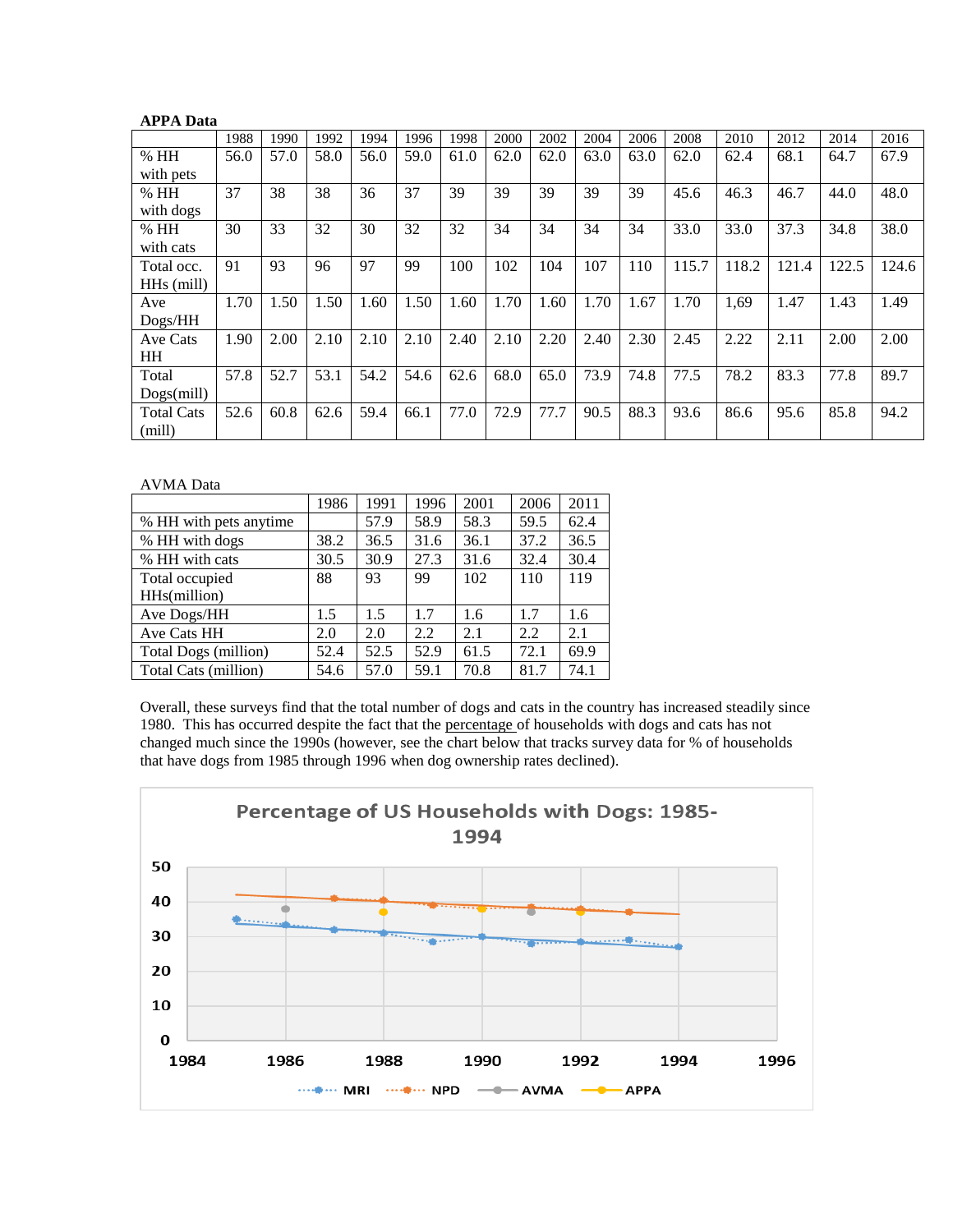Both the Household Panel methods (NPD, AVMA & APPA) and the Random Digit Dial approach (MRI) indicated that the % of households with dogs declined from 1985 through 1995. Notice how the RDD method produces an estimate that is consistently around 20% lower than the Household Panel approach. Since the 1990s, the percentage of households with dogs has stabilized at 38% while the percentage of households with cats has increased slightly from around 30% to 32-34%.

Dog and cat populations have generally grown because the total number of occupied households has increased by almost 20% from around 88 million in the 1986 to 119 million in 2011.



**AVMA Data presented graphically**

One can produce an estimate of the total pet dog and cat populations in the United States for any year by using the trend equations from the above graph. Therefore, the total number of dogs and cats in the USA in 2017 calculated from the above trend line would be as follows:

Cats =  $(1.096 \times 2017) - 2123.9 = 2210.632 - 2123.9 = 86.73$  million

 $\text{Dogs} = (0.8857 \times 2017) - 1709.9 = 1786.4569 - 1709.9 = 76.56 \text{ million}$ 

#### **C. Calculating the Number of "Owned" Dogs or Cats in your Community.**

Typically, the surveys determine the percentage of households with dogs and cats and the average number of dogs and cats in each household. If one then knows the number of occupied households in the country (or community) it is a simple matter to calculate the total number of dogs and cats in the country using the following formula:

Number of "owned" dogs (or cats)  $=$ 

Total # occupied HHs **X** % of HHs with dogs(cats) **X** Average # per HH.

For very rough work, one can estimate the number of "owned" dogs or "owned" cats by multiplying the total number of occupied households by 0.6 (dogs) or 0.7 (cats). It is a simple matter to obtain the number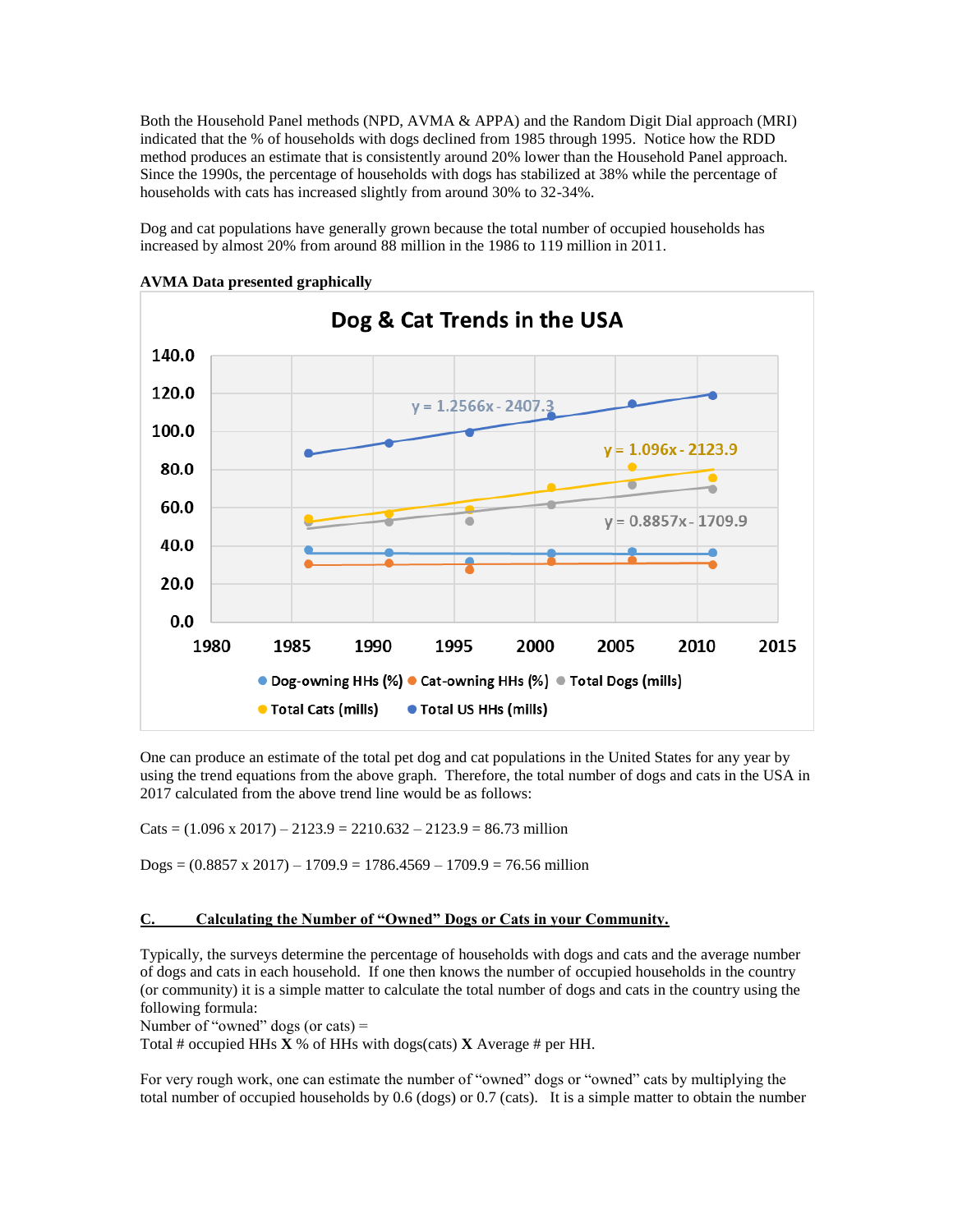of occupied households in a county, city or state. Simply access the Census Bureau's QuickFacts website a[t http://quickfacts.census.gov/qfd/index.html](http://quickfacts.census.gov/qfd/index.html) and select the state, county or city in which you are interested.

However, as indicated earlier, be aware that both dog and cat ownership rates differ from state to state. The difference between high and low ownership states can be greater than two-fold and, for a specific community, the differences can be even larger. Typically, dense urban areas have much lower rates of dog (and cat?) ownership than the suburbs or rural communities. (See section D below.)

## **D. Identifying differences in rates of ownership in different regions and types of community.**

While a simple formula for calculating the number of dogs and cats in the USA is provided above, more accurate estimates would necessitate taking into account a range of human demographic factors such as housing density, regional differences in pet "ownership," ethnic differences in pet "ownership," differences in household life-stage and other variations. The discussion below provides some guidance on the relevant variances observed.

The AVMA surveys do not simply report national data, they also provide state-by-state data on the percentage of households that have either dogs and cats (although the average number of dogs and cats per owning household is only provided for the nation as a whole).

The table below reports dog and cat numbers from the 2011 AVMA survey listing both high and low ownership states.

|            | Dogs/100 people | Cats/100 people |
|------------|-----------------|-----------------|
| <b>USA</b> | 22.59           | 23.9            |
| <b>DC</b>  | 6.80            | 10.2            |
| <b>MA</b>  | 12.90           | 24.2            |
| <b>MD</b>  | 15.70           | 28.8            |
| <b>MN</b>  | 17.47           | 23.6            |
| <b>ME</b>  | 22.59           | 37.5            |
| LA         | 24.37           | 19.2            |
| $\alpha$   | 35.00           | 27.5            |
| AR         | 37.34           | 27.6            |

These state-by-state data indicate significant variation (DC is a special case and so is excluded from the state by state comparisons) in the percentage of households containing dogs and cats across the country. For example, the AVMA 2001 survey data reported that the Rocky Mountain states had the highest incidence of dog ownership (47-50% of HHs) while the northeast had the lowest (21-28% of HHs). Cat ownership did not show quite such clear regional differences. The more rural states (MT, ND, ME, WY, VT tend to have higher rates of cat ownership (ca. 45%) while LA, MI, MD and IL had the lowest rates at around 26-28%. Overall, the Rocky Mountain region had the highest incidence of pet ownershop (over 60% of HHs) with the Northeast the lowest (Mid-Atlantic – 50% and New England – 54% of HHs).

The data on ownership trends by urban density and ethnicity are much more limited but the few available surveys indicate that dog ownership is lower in dense urban centers than it is in suburban communities or rural communities (who have the highest rates of dog ownership). The American Housing Survey of 2013 surveyed 25 metro areas to determine the pet ownership rates in different areas (as a way of assessing pet populations in case of evacuation in a disaster).

[\(https://factfinder.census.gov/faces/tableservices/jsf/pages/productview.xhtml?pid=AHS\\_2013\\_S06AOM&](https://factfinder.census.gov/faces/tableservices/jsf/pages/productview.xhtml?pid=AHS_2013_S06AOM&prodType=table) [prodType=table.](https://factfinder.census.gov/faces/tableservices/jsf/pages/productview.xhtml?pid=AHS_2013_S06AOM&prodType=table) Web link accessed on November 1, 2017) The results of the survey are presented in the table below.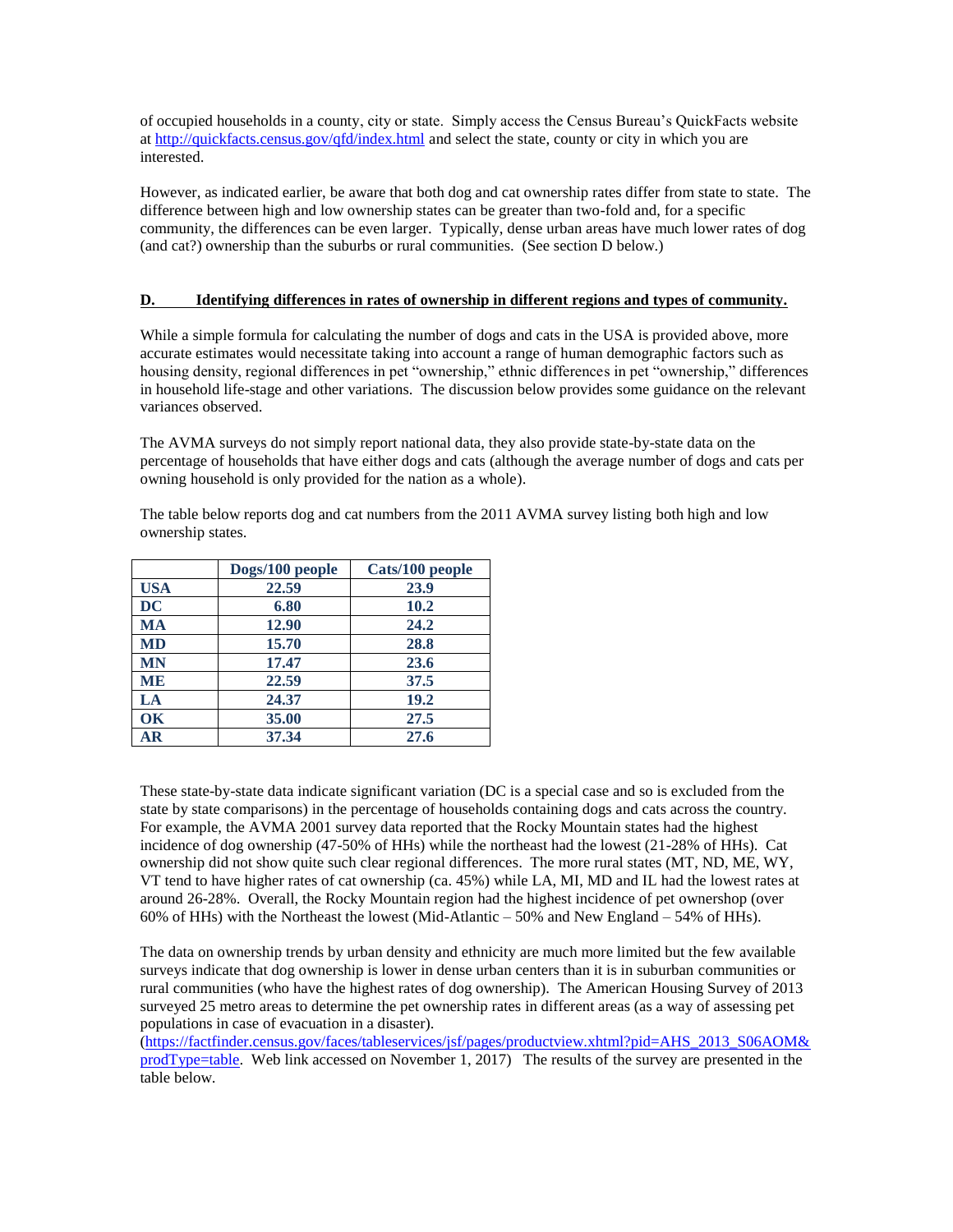|                      |             | % HHs | % Black<br><b>HHs</b> | % Hispanic | %<br>Elderly |
|----------------------|-------------|-------|-----------------------|------------|--------------|
|                      | Human       | with  | with                  | HHs with   | $(65+)$      |
|                      | Population  | Pets  | pets                  | Pets       | <b>HHs</b>   |
| Austin, TX           | 1,716,289   | 56.3% | 37.1%                 | 51.1%      | 42.3%        |
| Baltimore, MD        | 2,710,489   | 45.6% | 26.8%                 | 51.1%      | 29.7%        |
| Bostoan, MA          | 4,552,402   | 36.2% | 26.0%                 | 30.4%      | 28.5%        |
| Chicago, IL          | 9,461,105   | 37.9% | 20.5%                 | 40.9%      | 27.4%        |
| Detroit, MI          | 4,296,250   | 43.7% | 25.1%                 | 53.5%      | 32.6%        |
| Hartford, CT         | 1,212,381   | 46.1% | 20.1%                 | 36.3%      | 32.4%        |
| Houston, TX          | 5,920,416   | 47.2% | 30.0%                 | 44.5%      | 41.0%        |
| Jacksonville, FL     | 1,345,596   | 50.2% | 23.8%                 | 34.9%      | 39.3%        |
| Las Vegas, NV        | 1,951,269   | 45.2% | 27.4%                 | 45.7%      | 34.4%        |
| Louisville, KY       | 1,235,708   | 55.1% | 24.9%                 | 40.7%      | 41.3%        |
| Miami, FL            | 5,564,635   | 39.3% | 18.2%                 | 38.5%      | 31.2%        |
| Minneapolis Area, MN | 3,348,859   | 47.8% | 20.4%                 | 34.2%      | 32.9%        |
| Nashville, TN        | 1,670,890   | 54.6% | 24.9%                 | 36.3%      | 40.8%        |
| New York, NY         | 19,567,410  | 25.5% | 19.1%                 | 21.9%      | 20.3%        |
| Northern NJ, NJ      | 10,380,000  | 38.2% | 25.4%                 | 30.0%      | 27.9%        |
| Oklahoma City, OK    | 1,252,987   | 57.0% | 25.1%                 | 40.4%      | 47.1%        |
| Orlando, FL          | 2,134,411   | 49.4% | 28.2%                 | 48.5%      | 37.7%        |
| Philadelphia, PA-NJ  | 5,965,343   | 44.5% | 32.4%                 | 41.7%      | 31.7%        |
| Richmond, VA         | 1,208,101   | 49.1% | 25.8%                 | 36.7%      | 37.3%        |
| Rochester, NY        | 1,079,671   | 51.4% | 25.8%                 | 35.9%      | 36.3%        |
| San Antonio, TX      | 2,142,508   | 55.1% | 24.6%                 | 49.0%      | 51.0%        |
| Seattle Area, WA     | 3,439,809   | 50.5% | 17.9%                 | 35.4%      | 38.5%        |
| Tampa Area, FL       | 2,783,243   | 50.2% | 26.8%                 | 50.6%      | 35.8%        |
| Tucson, AZ           | 980,263     | 59.9% | 40.0%                 | 53.0%      | 46.0%        |
| Washington, DC Area  | 5,636,232   | 38.4% | 19.8%                 | 36.4%      | 28.7%        |
| <b>Totals</b>        | 101,556,267 | 42.3% |                       |            |              |

Percentage pet ownership in the twenty-five metro areas varies from 25.5% in New York City to 59.9% in Tucson but ownership rates in black and elderly households are generally lower than the metro average. Cat ownership is lower among African-American and Hispanic communities than in white communities. Asian communities tend to have lower pet ownership rates in general.

Household lifestage is also an important determinant of pet "ownership." Around 70-75% of families with children aged 5-17 have pet dogs or cats while only about 40% of single households have dogs and cats.

We cannot be confident that current dog and cat ownership rates and overall numbers are particularly accurate or relevant to specific communities in the United States. If a shelter wishes to benchmark its activities in a community, it is recommended that it perform its own survey to identify baseline dog and cat populations and their characteristics and distribution in a specific community.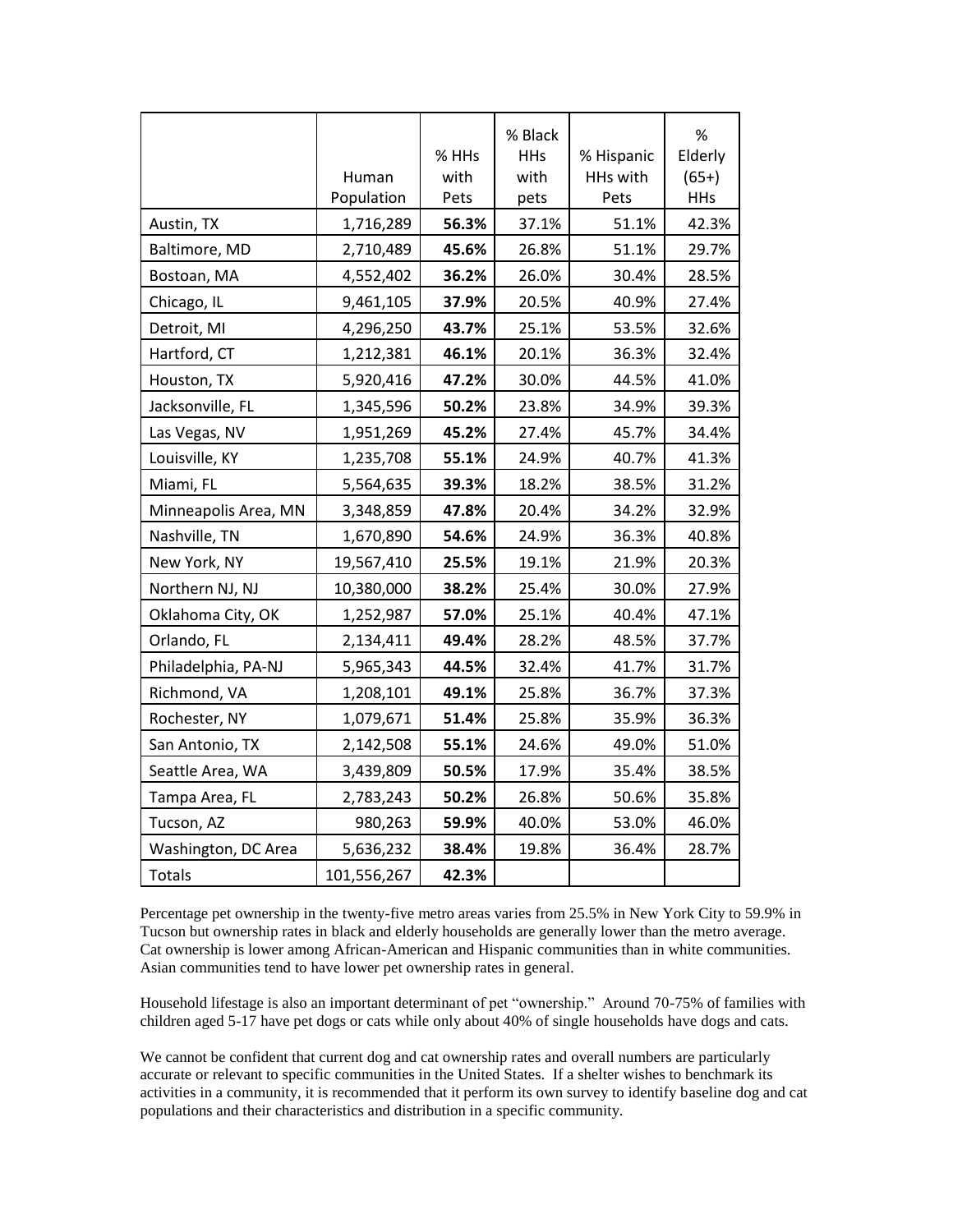# **E. Number of animal groups – such as shelters, private and municipal shelters and other groups.**

There are a number of data sets that have been used to estimate the total number of shelters (organizations with a building or structure that houses dogs and cats). Most of them do not distinguish between organizations with an actual shelter and organizations without a shelter building. Such a distinction may not be important to the animals being rescued and placed but it is relevant to those of us who need to know how many shelter operations there are, whether they are private or municipal, how large they are, and so on.

Early this century, The HSUS commissioned two Tufts graduates to comb through databases, to use Guidestar, and to make phone calls to determine how many animal organizations there were in the United States. When the list was finished, it contained approximately 9,500 independent entities (plus or minus a few percent). Of these, 3,352 identified themselves as being shelters (i.e. organizations with a building at their official address that housed animals). Of these 3,352, 1,554 identified themselves as being municipal and 1,809 identified themselves as being private 501(c)3 organizations.

The table below indicates the approximate breakdown of shelters by type.

| <i>. .</i> .<br><b>Type of Shelter</b>    | <b>Percentage of Total</b> |
|-------------------------------------------|----------------------------|
| Municipal                                 | 46%                        |
| HS/SPCA (no contract)                     | 16%                        |
| HS/SPCA with housing contract             | 19%                        |
| HS/SPCA with full animal control contract | 19%                        |

Several other important points came out of the above survey.

| 1.               | There are an average of 1.13 shelters per 100,000 people in the United States. |
|------------------|--------------------------------------------------------------------------------|
|                  | Some states have as many as 5-7 shelters per 100,000 people with the low end   |
|                  | being around 0.6 shelters per 100,000 people.                                  |
| 2.               | Total income recorded for the animal groups identified (the Fiscal Years were  |
|                  | usually for 2002 or 2003) came out to \$3.48 per capita with 12 national       |
|                  | organizations raising another \$0.80 per capita.                               |
| 3.               | This means that the average animal group (not including the national           |
|                  | organizations) exists on an annual budget of around \$300,000 per annum.       |
| $\overline{4}$ . | There is approximately one shelter per county on average (there are around     |
|                  | $3,100$ counties in the US).                                                   |

A second data set for 2004, compiled by the National Center for Charity Statistics, records all the organizations that are classified under category D20 by the Internal Revenue Service. (D is the animal category and D20 are "animal protection" groups.) The database identified 5,800 D20 organizations of which 3,523 filed Form 990 (meaning they have income of greater than \$25,000 per annum). Many of these are not shelters and a quick inspection of the list indicates that about half (or 1,750) are shelters. This is close to the estimate of 1,809 private shelters identified above.

More recent data sets (Guidestar data – mostly for FY 2006) indicate that private animal protection organizations have annual income of around \$2 billion a year (or just under \$7 per capita). Of this income, the "national" groups (including Best Friends and the ASPCA) raised \$357 million. There are 290 "local" groups with budgets of more than \$1 million. These raised \$960 million while 311 "local" groups with budgets of more than \$500,000 raised \$225 million. The municipal animal control agencies were estimated to have about \$750 million a year to spend and employ (according to Department of Labor statistics) 14,600 people at an average of \$38,000 per employee (\$554 million for employee costs).

Other data indicates that shelter operations (both municipal and private) are divided approximately as follows as regards size (determined by annual budget).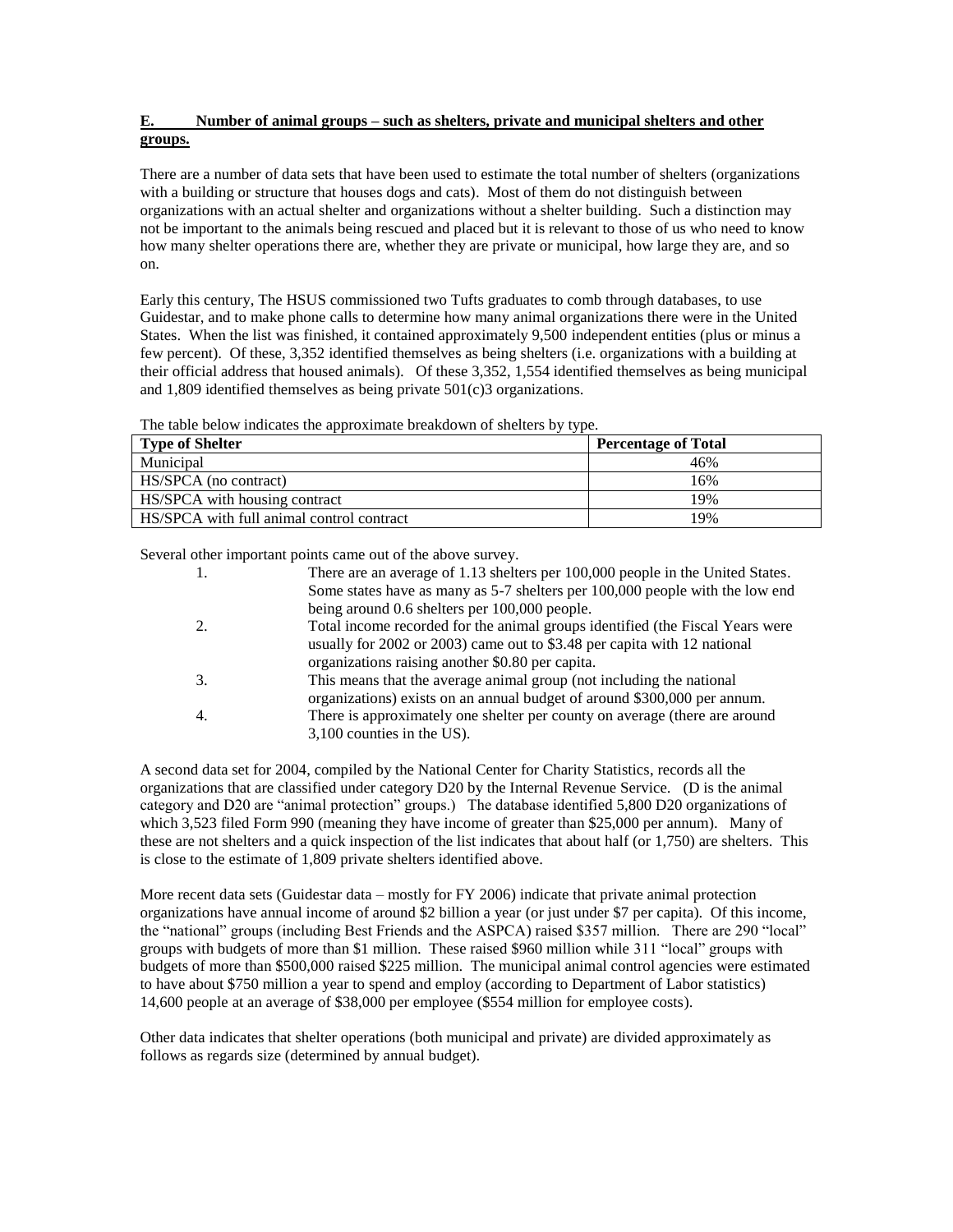| <b>Annual Budget Range</b>     | Percentage of total | Approx. $#$ |
|--------------------------------|---------------------|-------------|
| \$0 to \$249,999               | 45.0%               | 1.500       |
| \$250,000 to \$499,999         | 22.8%               | 760         |
| \$500,000 to \$999,999         | 16.6%               | 550         |
| \$1 million to \$2.499 million | 8.7%                | 300         |
| \$2.5 million or greater       | 6.6%                | 220         |

The HSUS does not have data on the number of rescue and fostering operations nor on how many of the above are limited admission facilities. However, it is clear that the number of private animal protection groups is exploding. Looking at the "date of founding" data in the National Center for Charity Statistics database for 2006, one finds the following data for D20 animal protection organizations. Almost three quarters of all the organizations in the data base were founded after 1990.

| <b>Year Founded</b> | <b>Number</b> | <b>Number Filing</b> | <b>Total Receipts</b> | <b>Total Assets</b> |
|---------------------|---------------|----------------------|-----------------------|---------------------|
|                     |               | 990                  |                       |                     |
| Pre 1950            | 109           | 104                  | \$701,209,907         | \$1,110,115,829     |
| 1950s               | 113           | 108                  | \$343,694,282         | \$456,806,680       |
| 1960s               | 194           | 188                  | \$190,759,395         | \$317,162,009       |
| 1970s               | 469           | 423                  | \$233,989,184         | \$366,322,793       |
| 1980s               | 596           | 521                  | \$161,228,338         | \$222,114,985       |
| 1990s               | 1,803         | 1.074                | \$276,531,354         | \$306,612,315       |
| 2000s               | 2,564         | 726                  | \$46,660,219          | \$49,983,844        |
| Unknown             | 18            | 17                   | \$7,447,320           | \$11,126,172        |
| Total               | 5,866         | 3,161                | \$1,961,510,999       | \$2,840,244,627     |

The latest examination of Guidestar data indicates that income of the main "national" groups (The HSUS and affiliates, the ASPCA, Best Friends and PETA) is growing much faster than inflation and in 2016 amounted to \$720 million (from around \$200 million at the beginning of the century). Overall income for private animal protection groups (including "national" groups) has grown from \$4.3 per capita in 2002 to \$10.7 per capita in 2013 (a 250% increase). Over the same period, the Consumer Price Index increased by 27%.

## **F. Dogs in Shelters**

There are no national estimates of the demographics of dogs entering or leaving shelters in the United States. However, there are sufficient data sources that all point to a substantial reduction in the numbers of dogs (and cats) entering shelters in the United States. The chart below shows what has been happening in US shelters since 1970 according to data that ANR has collected over the years. Merritt Clifton, the only other person who has attempted to track shelter animal numbers over the past 50 years estimates that over 100 dogs and cats per 1,000 people entered shelters in 1970.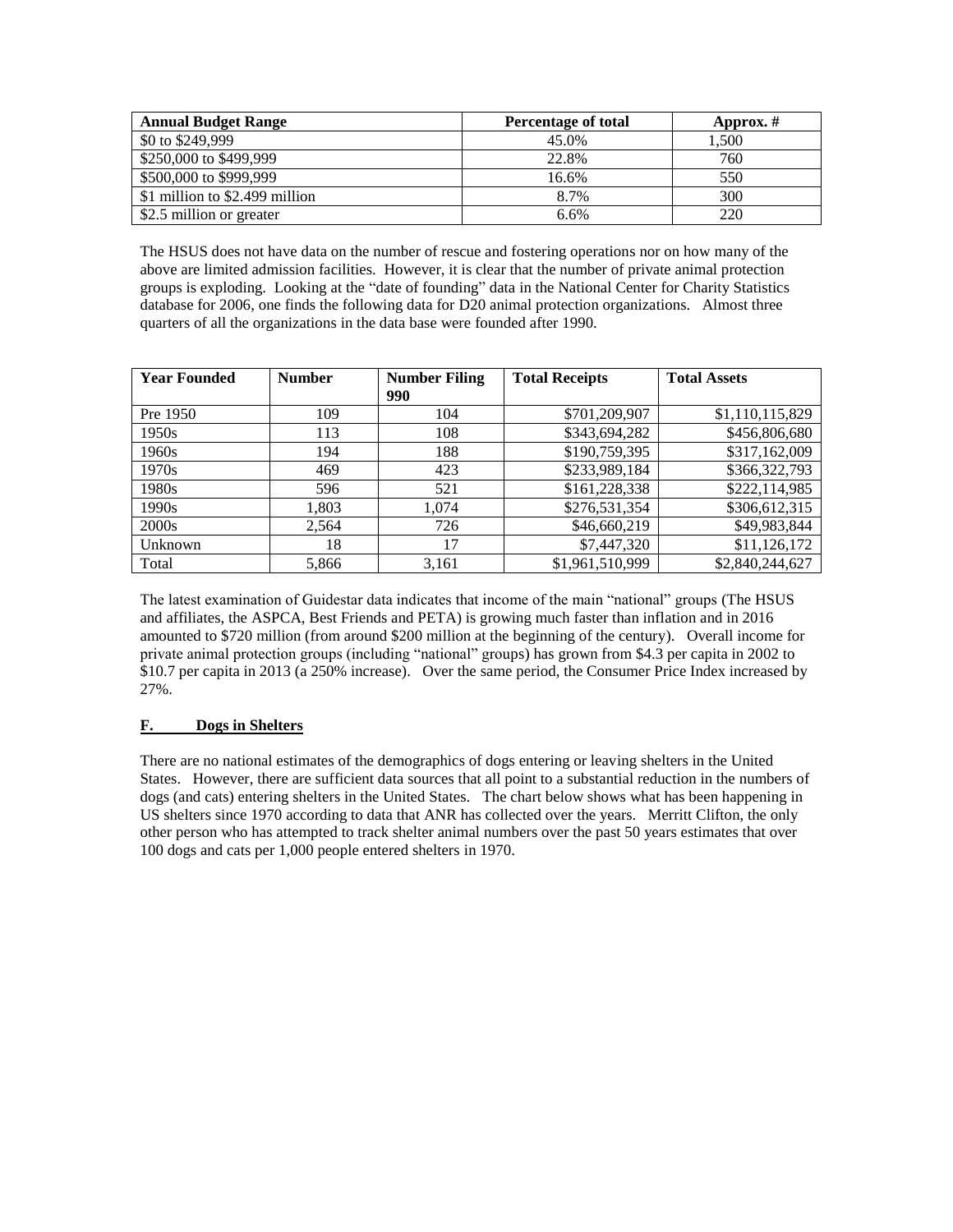

It is possible to track shelter dog numbers using the monthly reports provided by Petpoint. This is a shelter software system that is provided at no cost to shelters and rescues in the United States. The data on intakes and outcomes is maintained in a central location on PetPoint servers and they publish a monthly report on intake and outcomes that reports the combined numbers for between 900 to 1,300 shelters and rescues. I have been tracking these numbers and have indexed the numbers to represent 1,000 shelters and rescues (out of approximately 3,350 shelters and around 1,650 rescues in the United States). The data tends to under-represent municipal shelters but it does provide a sense of the trends in animal intake and outcome. Here are the tables since 2010.

| Cal Yr  | Cal Yr  | Cal Yr  | Cal Yr  | Cal Yr  | Cal Yr  |
|---------|---------|---------|---------|---------|---------|
| 2010    | 2011    | 2012    | 2013    | 2014    | 2015    |
|         |         |         |         |         |         |
| 443,262 | 400,819 | 383,731 | 371,343 | 347,446 | 329,727 |
| 325,534 | 311,649 | 270,522 | 249,955 | 229,128 | 225,564 |
| 83,760  | 83,037  | 86,235  | 88,336  | 89,120  | 94,486  |
| 39,069  | 43,291  | 52,682  | 54,686  | 54,650  | 51,978  |
| 23,114  | 24,920  | 24,484  | 24,707  | 24,695  | 25,510  |
| 914,739 | 863,847 | 817,655 | 789,027 | 745,040 | 727,265 |
| 358,293 | 366,384 | 363,580 | 368,119 | 380,858 | 401,970 |
| 444,217 | 396,629 | 339,462 | 293,982 | 244,913 | 204,270 |
| 44,664  | 49,569  | 52,529  | 59,406  | 61,640  | 68,284  |
| 17,425  | 18,352  | 17,381  | 17,668  | 18,544  | 18,294  |
| 24,172  | 22,076  | 20,990  | 22,172  | 21,776  | 23,273  |
| 888,771 | 853,112 | 793,942 | 761,347 | 727,732 | 716,091 |
|         |         |         |         |         |         |
| 346,274 | 335,688 | 321,539 | 305,678 | 284,360 | 271,499 |
| 293,648 | 292,436 | 258,789 | 238,987 | 220,632 | 212,731 |
|         |         |         |         |         |         |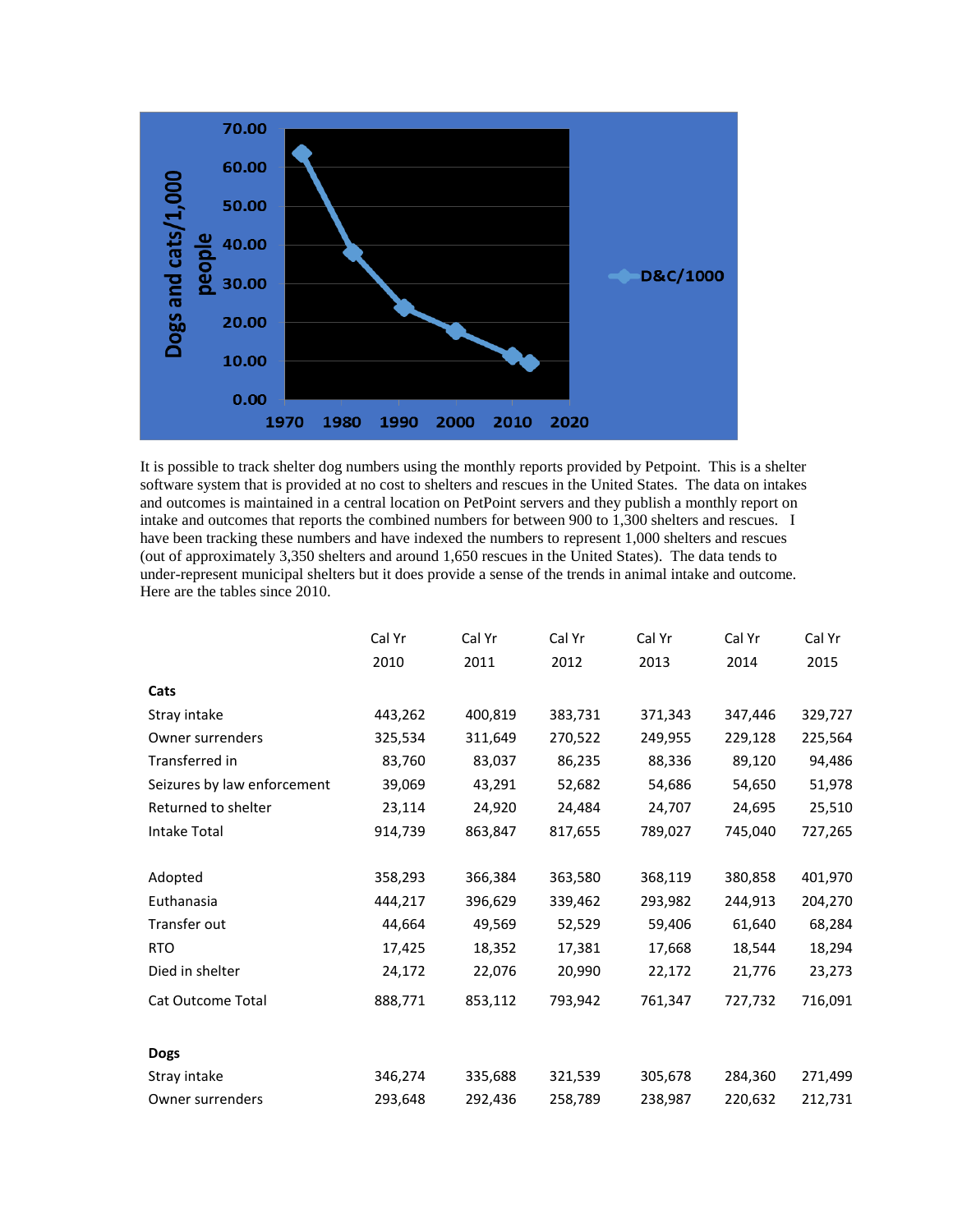| Transferred in              | 183,449 | 184.644 | 189,593 | 194,771 | 193,994 | 203,325 |
|-----------------------------|---------|---------|---------|---------|---------|---------|
| Seizures by law enforcement | 73,651  | 83,648  | 86,236  | 89,052  | 93,658  | 89,739  |
| Returned to shelter         | 44.496  | 44.674  | 44.700  | 45,331  | 43,525  | 45,182  |
| <b>Intake Total</b>         | 943,127 | 941,101 | 900,855 | 873,820 | 836,169 | 822,476 |
|                             |         |         |         |         |         |         |
| Adopted                     | 423,021 | 430,406 | 435,707 | 438,448 | 438,346 | 450,342 |
| Euthanasia                  | 288,878 | 280,084 | 232,083 | 200,629 | 170,043 | 140,442 |
| Transfer out                | 87,932  | 95,728  | 99,745  | 106,697 | 110,598 | 117,892 |
| <b>RTO</b>                  | 111,385 | 112,158 | 107,920 | 107,337 | 108,204 | 109,928 |
| Died in shelter             | 15,380  | 14,007  | 9,358   | 8,827   | 8,150   | 7,101   |
| Dog outcomes                | 926,597 | 932,383 | 884,814 | 861,938 | 835,311 | 825,631 |

To convert these numbers to annual estimates, multiply by 5. Recently, faculty members at Mississippi State Veterinary College conducted a survey to estimate shelter intake and outcome numbers in the US and they produced estimated totals that are close to those seen above when multiplied by 5.

## **G. Feral/Stray Cat Numbers.**

The estimates of overall feral/stray cat numbers probably show the greatest range of dog and cat demographic numbers. There are estimates in the published literature ranging from less than 10 million to over 70 million. The main two competing numbers are those by Dr Julie Levy of the University of Florida, who estimates in one published paper that the US feral/stray cat population numbers around 50 million, and from Merritt Clifton, who estimates that the feral cat population ranges from around 6.5 million in winter to around 12.5 million in summer. Both protagonists can point to different data sets and data analyses to support their estimates and it is unlikely that the range will be narrowed any time soon without a careful study of stray and feral cat numbers across the nation.

**Since 2008, there have been several papers published by conservation biologists that argue that outdoor cats kill an increasing number of birds every year. The number of birds estimated to be killed by cats has increased with each new published paper and most of the papers refer to an increasing number of cats in the environment. Careful attention to the available cat population estimates and to various data sources (e.g. surveys of where pet cats are kept during the day and night, shelter trends, dead cat pick-ups, kittens handled by shelters) fly in the face of claims that the outdoor "footprint" of cats is increasing.** 

**The APPA surveys indicate that more and more pet cats are kept indoors and that the ecological burden of pet cats has declined in the past decade, despite the overall increase in pet cat numbers. For example, the number of pet cats outdoors has declined steadily over the past decade (see below chart from APPA data).**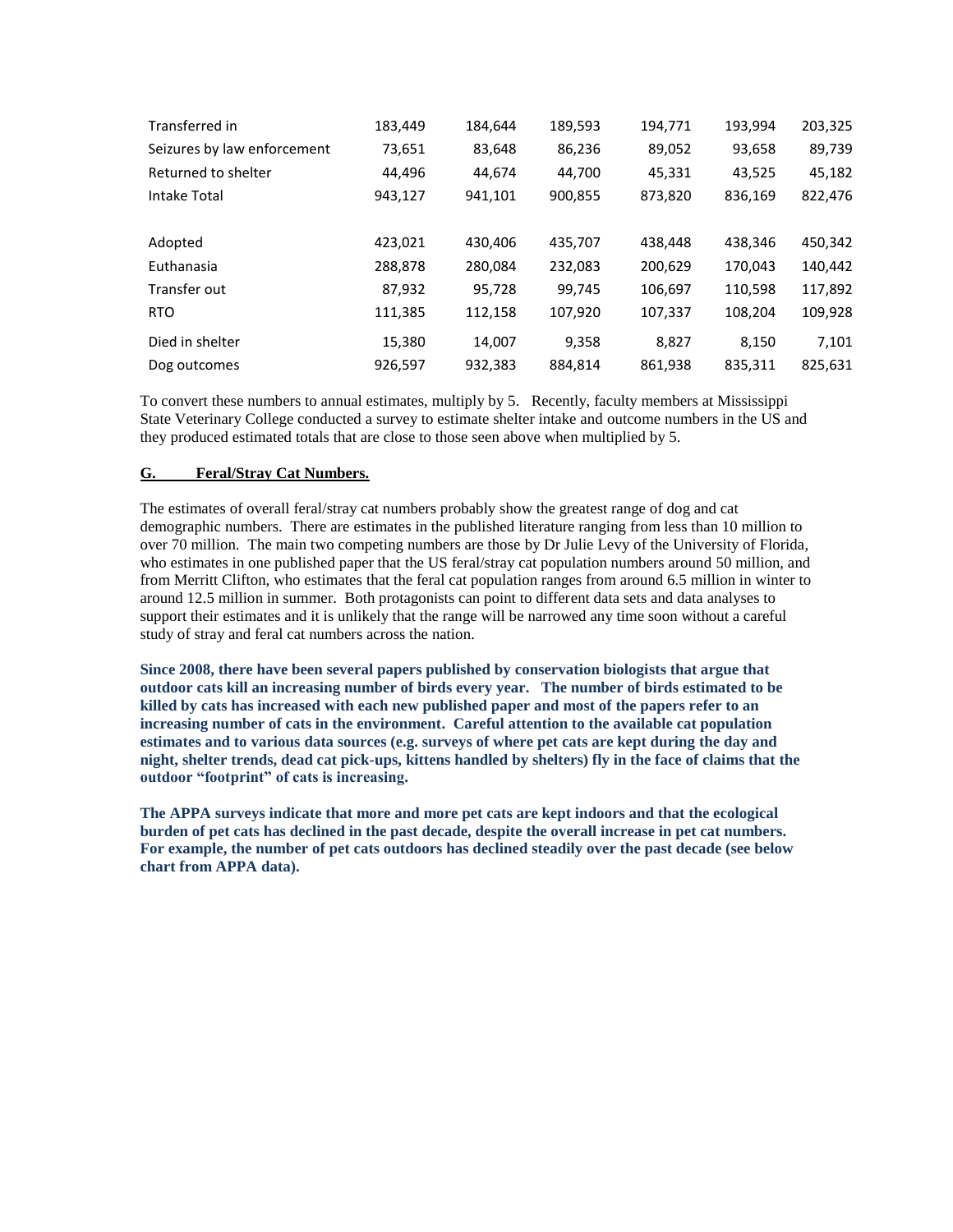

**One calculate the outdoor "footprint" of pet cats in cat FTEs (full-time equivalents) by making a few simple assumptions (e.g. that cats allowed access to the outdoors but not kept exclusively outdoors will spend, on average, half their time outdoors during the day and one-third of their time outdoors during the night).** 

**The following table provides calculations of the total number of pet cats in different locations during the day and the night and calculates the outdoor "Full-time Equivalent" for all pet cats – namely, if one estimates the hours spent outdoors and dive by 24, then the final calculation identifies the overall number of cat full-time equivalents outdoors. It is assumed that the daytime and nighttime are both 12 hours long and that the average cat that spends some of its time outdoors will spend half the daytime (i.e. 0.25 of a 24-hour period) outside and one third of the nightime (i.e. 0.167 of a 24-hour day) outside.** 

|                                   | 2004   | 2006   | 2008   | 2010   | 2012   | 2014   |
|-----------------------------------|--------|--------|--------|--------|--------|--------|
| <b>Total Pet Cats (millions)</b>  | 71.890 | 73.984 | 76.079 | 78.174 | 80.269 | 82.364 |
| Number indoors during day         | 37.38  | 46.61  | 48.69  | 50.03  | 51.37  | 56.83  |
| Number indoors during night       | 42.41  | 51.79  | 52.49  | 54.72  | 61.00  | 65.07  |
| Number outdoors during day        | 12.22  | 6.66   | 10.65  | 8.60   | 8.83   | 4.94   |
| Number outdoors during night      | 11.50  | 5.92   | 9.13   | 7.04   | 8.03   | 4.94   |
| Indoors & Outdoors in day         | 22.286 | 20.716 | 16.737 | 19.544 | 20.067 | 20.591 |
| Indoors & Outdoors at night       | 17.972 | 16.277 | 14.455 | 16.417 | 11.238 | 12.355 |
| <b>Outdoor cat FTE (millions)</b> | 32.30  | 20.47  | 26.38  | 23.26  | 23.75  | 17.09  |

**As is evident, with the increasing percentages of pet cats being kept indoors, the overall pet "cat burden" on wildlife has almost halved in the past ten years.** 

**Estimating the number of stray and feral cats outside is much more of a challenge and there have been very few attempts to undertake such an estimate. Dr Julie Levy attempted such an estimate for Alachua County in Gainesville early in the 21st century and she suggested that the outdoor cat population may be as high as 80% of the pet cat population. However, in Maine, a survey conducted**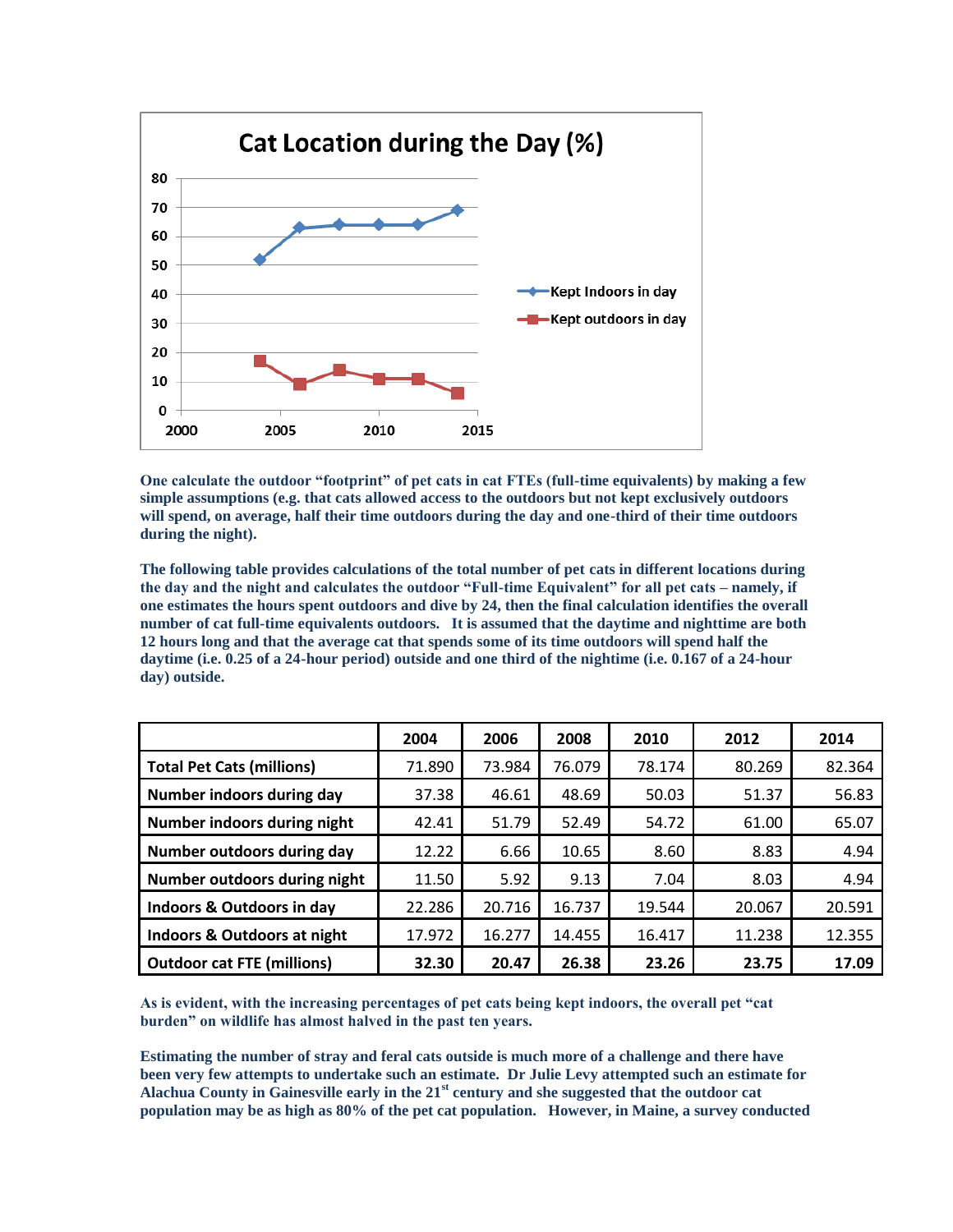**by Katie Lisnik of The HSUS indicated that the number of outdoor cats may be no more than 10% of the pet cat population. It seems intuitively likely that states with hard winters (and an abundance of mesopredators) will have far fewer outdoor cats than states like Florida. In addition, scientific reports from around the world indicate that cat densities away from human habitation tends to be low (less than 1 cat per square kilometer) unless there is some concentrated food source to support higher cat populations. For example, San Nicolas island off the California coast (where there were no permanent human residents) had almost precisely one cat per square kilometer after over 100 years of cat presence on the island. By contrast, the island fox density (an animal a little smaller than the feral cats) existed at a density of around 4 foxes per square kilometer.** 



**One might attempt to estimate outdoor cat numbers indirectly by tracking shelter intake (adults and kittens) or by tracking the number of dead cats on roads. Neither of these estimates is likely to be particularly persuasive but, in the face of claims that outdoor cat numbers are increasing, it is interesting to note that cat shelter intake has never been lower. Following a huge decline in cat shelter intake in the 1970s, cat shelter intakes levelled off or even increased a bit until around 1995 when they began to decline again and have continued to decline up to the present. The chart above illustrates several parameters of the shelter cat population (drawn from Petpoint reports – see http://www.petpoint.com/reportspage/) normalized to represent 1,000 reporting shelters/rescues. (Note: The Petpoint data under-represents municipal shelters but it provides a reasonably comprehensive snapshot of shelter intake.)**

#### **G. Dog/Cat Source Analysis – # of breeders, puppy mills, pet stores**

Currently in the United States, the dog population has a turnover of around 12% (that is, 12% of the pet dogs die every year). This means that 8.4 million dogs die annually. However, the dog population is growing by about 1 million dogs per year. Therefore, every year, 9.4 million puppies need to be brought into the dog population to maintain the current population of 72 million and grow it by around 1 million per annum.

Source data for both pet dogs and cats is relatively sparse and relies heavily on surveys that ask owners where they obtained their animals. Such data are known not to be particularly reliable.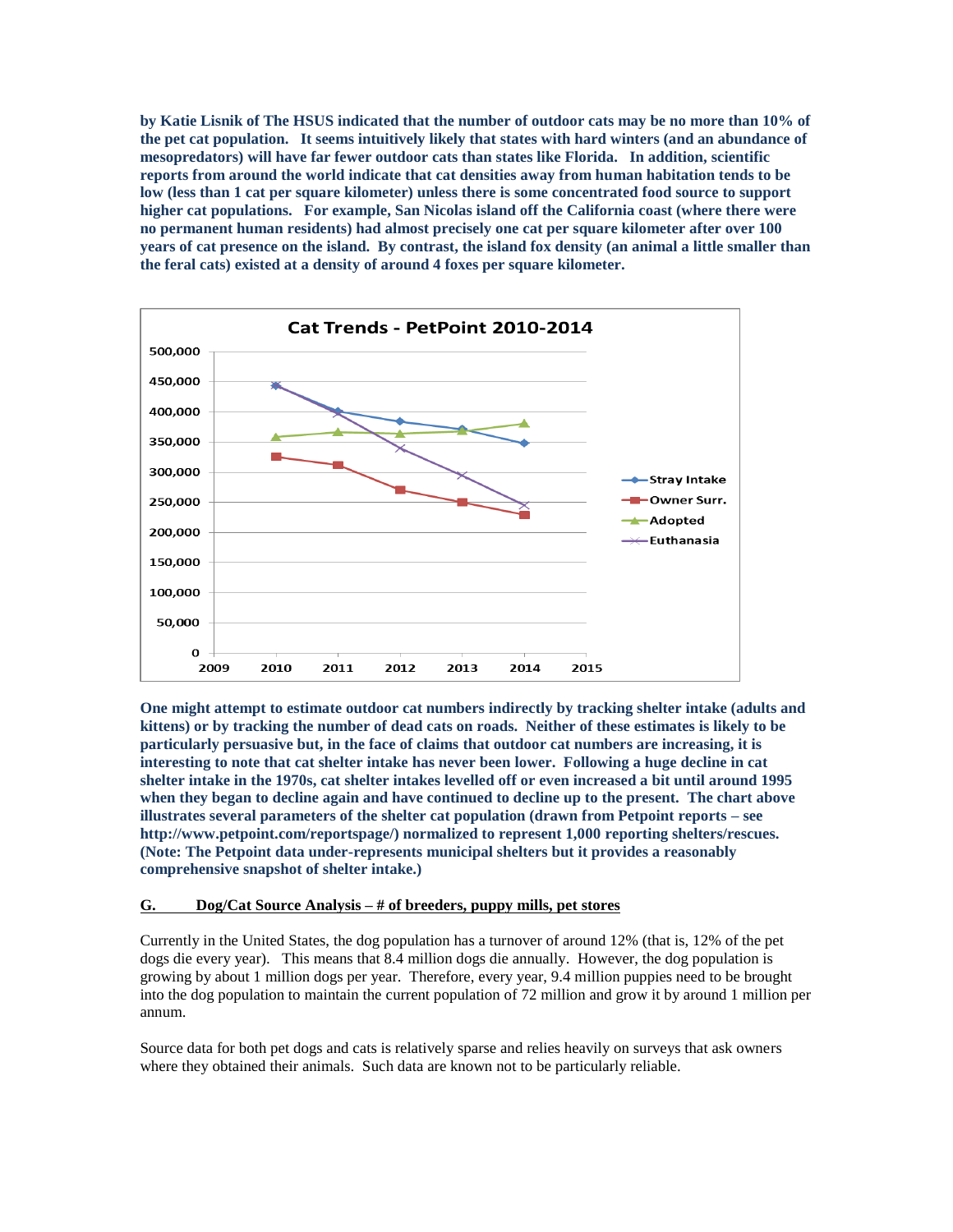The estimates below were derived from three data sources – an HSUS survey of pet ownership in Louisiana and Mississippi in 2007, a study conducted by John New and his colleagues in the 1990s on dog and cat turnover rates in the USA, and the APPMA 2006 survey. By and large, there is broad agreement between the three data sets with one major exception. New and his colleagues found very high numbers of puppies and kittens coming from breeding by pet owners own animals compared to The HSUS and APPMA datasets. For example, New et al reported that 26.5% of puppies and 34.4% of kittens came from reproduction by the owners' own pets whereas the numbers for the other two surveys were 4.5% for puppies and 7.5% for kittens.

| <b>SOURCE</b>                   | $DOGS$ $(\%)$ | CATS $(\%)$ |
|---------------------------------|---------------|-------------|
| Family/Friend/Neighbor/Etc      | 35.0          | 28.0        |
| Stray                           | 8.0           | 28.0        |
| Offspring of own animal         | 9.0           | 15.0        |
| Shelter/rescue/adoption         | 12.0          | 12.0        |
| Pet store/Newspaper             | 9.0           | 3.0         |
| <b>Breeder</b>                  | 17.0          | 1.5         |
| Internet                        | 0.5           | 0.0         |
| Other (Gift, Veterinarian, etc) | 9.5           | 12.5        |

The above data should be used as a guide only. It is likely that reporting bias and other in-built errors in the data collection could produce quite large variances. However, generally it is reported that somewhere between 15+% of animals are adopted from shelters or rescue centers, that a large number of cats "adopt" their owners spontaneously (i.e. they wander in off the street and stay), and that breeders and pet stores are more important sources for dogs than for cats.

## **H. Sheltering Data**

Most of the animal protection organizations (maybe 75% or more) in the United States have, as their main focus, the rescue, housing and disposal (either adoption, return to owner or euthanasia) of companion animals. For these organizations, essential benchmarks have to include the annual number of dogs, cats and other animals handled, the cost of handling these animals, and the relative numbers adopted, returned to owners or euthanized. Given the importance of such outcome data, it is surprising that so few organizations follow or reference the benchmarks that Merritt Clifton and others have been promoting and publicizing the past decade or more.

For example, Clifton reports that the number of animals handled and euthanized in US shelters per unit of human population (one has to have a unifying denominator otherwise there is no way to compare the success of different sizes and types of communities) has been dropping steadily for forty years.

Using a benchmark of number of animals handled and euthanized per 1,000 humans, he reports the following trends **(the 2010 to 2016 data are derived from the Petpoint monthly data reports)**:

| Year | Millions of dogs | Killed per     |  |
|------|------------------|----------------|--|
|      | & cats killed    | $1,000$ humans |  |
| 1970 | 23.4             | 115.0          |  |
| 1985 | 17.8             | 74.8           |  |
| 2000 | 4.5              | 16.8           |  |
| 2005 | 4.4              | 14.8           |  |
| 2006 | 3.7              | 12.5           |  |
| 2010 | 3.7              | 11.9           |  |
| 2011 | 3.4              | 10.9           |  |
| 2012 | 2.9              | 9.1            |  |
| 2013 | 2.5              | 7.9            |  |
| 2014 | 2.1              | 6.5            |  |
| 2015 | 1.7              | 5.4            |  |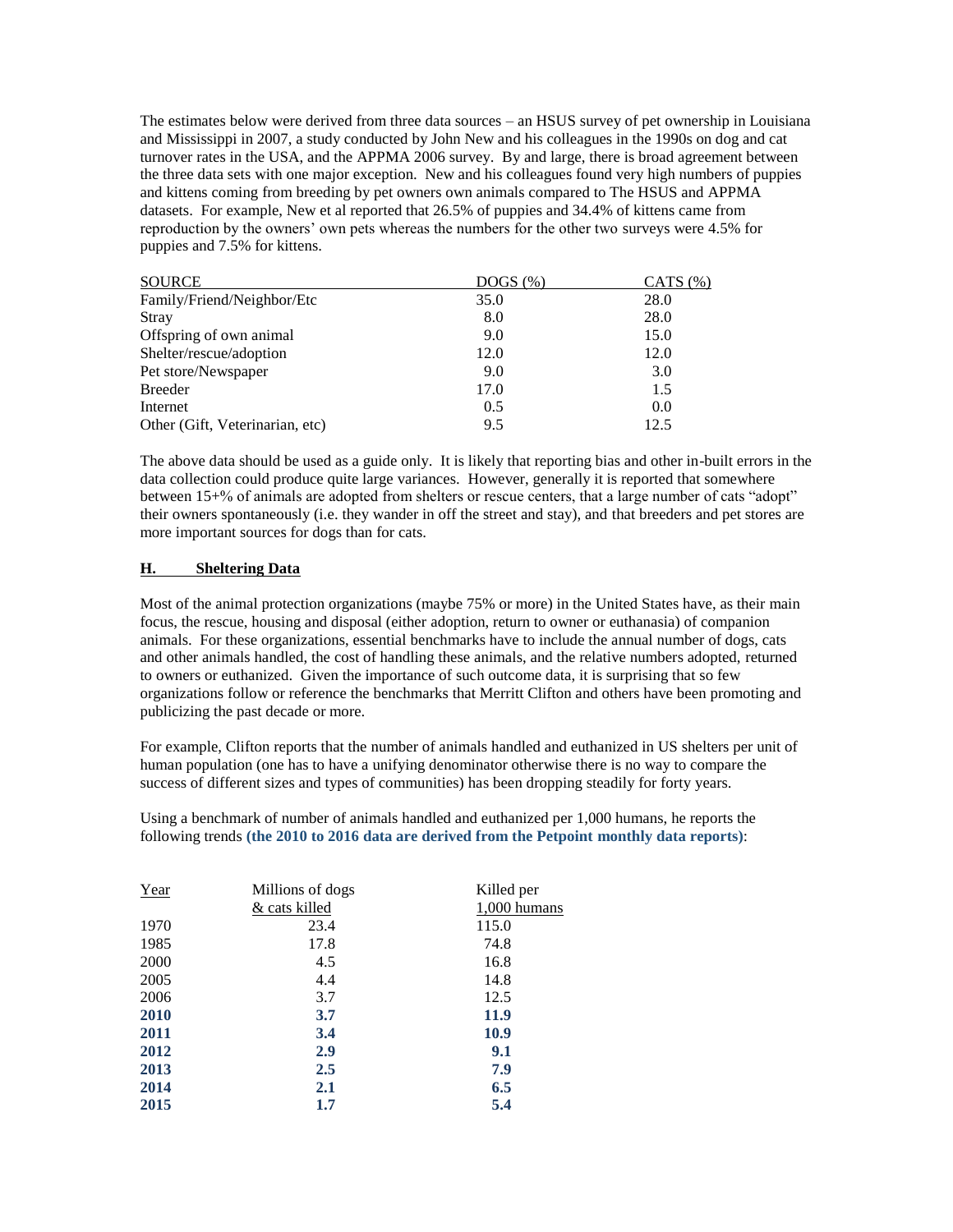| 2016 | 1.5 | 4.7 |
|------|-----|-----|
|      |     |     |

Others are now using the "Per 1,000 humans" numbers to report on how communities (and the animal organizations in those communities) are doing in reducing euthanasia of healthy and adoptable animals (as defined by the Asilomar principles -

http://www.hsus.org/pets/pets\_related\_news\_and\_events/differences\_aside\_animal\_welfare\_groups\_come [together/Asilomar-2004-Accords.html\)](http://www.hsus.org/pets/pets_related_news_and_events/differences_aside_animal_welfare_groups_come_together/Asilomar-2004-Accords.html)

**The euthanasia rate has dropped by 57% since 2011. This is a faster rate of decline than the 30% drop between 2000 and 2010.**

Dr Linda Lord at Ohio State Veterinary School surveyed animal care and sheltering facilities across Ohio in 1996 and 2004. She reported the following trends in the "per 1,000 humans" benchmarking statistic for the whole state.

|                                 | 1996  | 2004  |
|---------------------------------|-------|-------|
| Dogs Handled                    | 19.14 | 15.59 |
| Dogs Euthanized                 | 11.50 | 6.85  |
| Cats Handled                    | 10.27 | 11.26 |
| Cats Euthanized                 | 7.23  | 8.04  |
| <b>Total Animals Handled</b>    | 29.41 | 26.84 |
| <b>Total Animals Euthanized</b> | 18.73 | 14.89 |

This type of table makes it very easy to assess progress and to compare oneself with the national average of 12.5 animals euthanized per 1,000 people nationwide.

Clifton also reports significant variations in euthanasia rates from part of the country to another with large variations within the various regions. The lowest euthanasia rates are around 2 to 2.5 dogs and cats per 1,000 people (in the Northeast and in selected West Coast cities). By contrast, places like Fresno (CA), Lincoln County and Louisville (KY), Augusta (GA), Columbia (MO), Amarillo (TX), Gulfport (MS) and Shreveport (LA) all euthanize more than 40 animals per 1,000 people. An analysis of the number of animals handled and euthanized versus the funding available for animal sheltering and animal rescues in the larger Florida counties indicates that the more money spent, the more animals one ends up "saving" ("saved" refers to the number of animals handled/1,000 people minus the number euthanized/1,000 people) – see table below.

This table was constructed to provide county-wide information rather than data from individual organizations (whether animal control or private). The only way to chart progress reliably is to use comprehensive data from all organizations in the community (as pushed by Maddie's Fund). However, the above data should still be interpreted with caution. For example, the "saved" number seems intuitively important but it will obviously be easier to record a higher "save" rate the more animals are handled. Therefore, perhaps the "save" rate should be recorded as a percentage of the total number of animals handled.

| Area           | <b>Animals</b> | <b>Animals</b>       | <b>Animals</b> | \$ Spent per |
|----------------|----------------|----------------------|----------------|--------------|
|                | Handled/1,000  | <b>Euthan./1,000</b> | "Saved"/1,000  | capita       |
| Alachua Co.    | 41.1           | 14.8                 | 26.3           | \$15.0       |
| Brevard Co.    | 34.3           | 17.9                 | 16.4           | \$13.5       |
| Broward Co.    | 17.6           | 7.0                  | 10.6           | \$7.7        |
| Collier Co.    | 27.4           | 14.4                 | <b>13.0</b>    | \$15.7       |
| Duval Co.      | 32.9           | 19.4                 | 13.5           | \$7.7        |
| Hillsboro Co.  | 31.2           | 25.8                 | 5.4            | \$9.0        |
| Lee Co.        | 48.2           | 28.4                 | 19.8           | \$11.0       |
| Miami-Dade Co. | 15.8           | 9.5                  | 6.3            | \$6.3\$      |
| Orange Co.     | 27.8           | 14.9                 | 12.9           | \$12.6       |
| Palm Beach Co. | 26.7           | 15.9                 | 10.8           | \$15.7       |